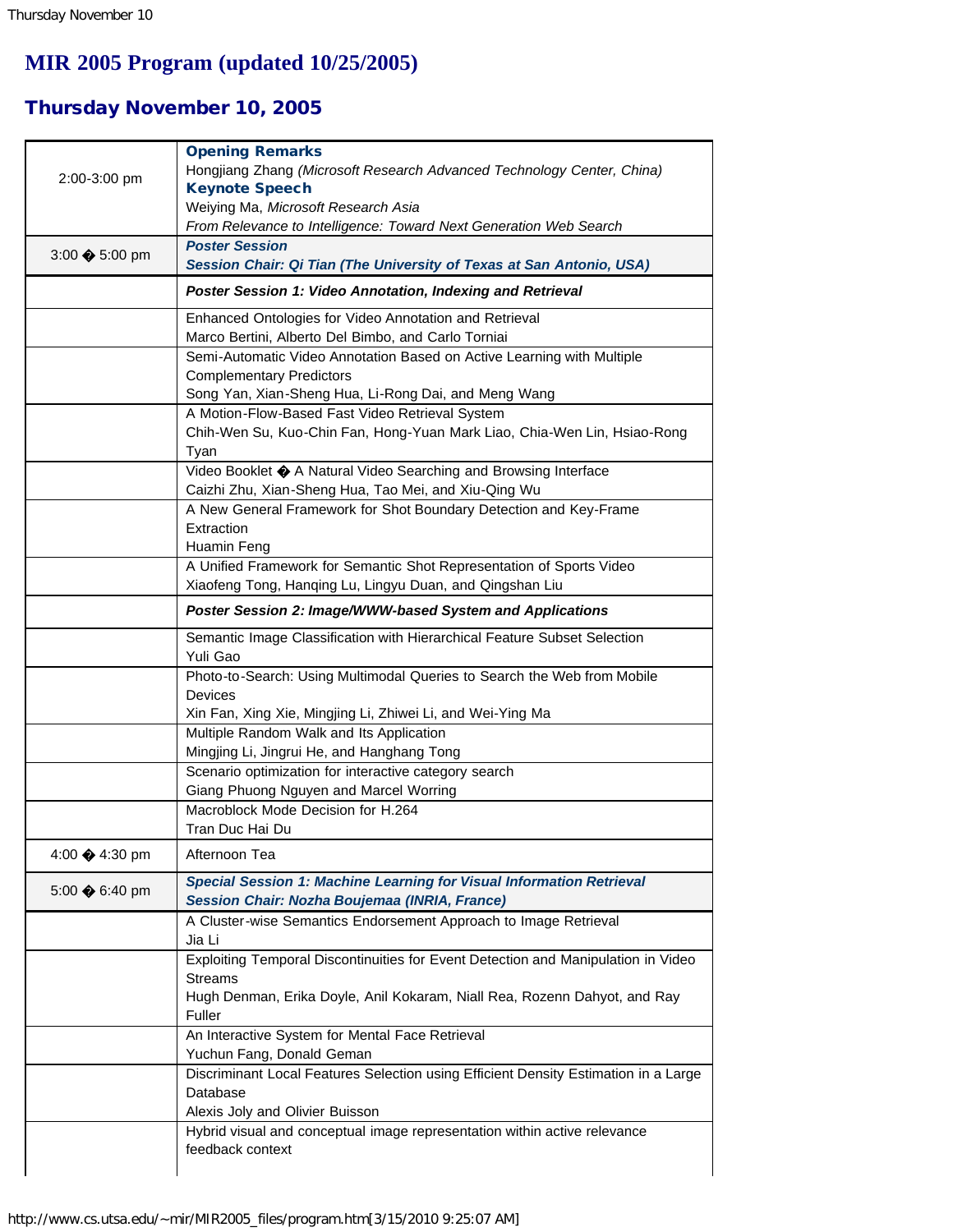## Friday November 11, 2005

| 9:00 → 10:00 am  | <b>Keynote Speech</b><br>Ramesh Sarukkai, Yahoo! Inc                                                                                |
|------------------|-------------------------------------------------------------------------------------------------------------------------------------|
|                  | Video Search: Opportunities & Challenges                                                                                            |
| 10:00-10:30 am   | Morning Tea                                                                                                                         |
| 10:30-12:10 am   | <b>Oral Session 1: Image/Video/Learning</b><br>Session Chair: John Smith (IBM T. J Watson Research Center, USA)                     |
|                  | Active Semi-Supervised Fuzzy Clustering for Image Database Categorization                                                           |
|                  | Nizar Grira, Michel Crucianu, and Nozha Boujemaa                                                                                    |
|                  | Mutual Relevance Feedback for Multimodal Query Formulation in Video Retrieval                                                       |
|                  | Arnon Amir, Marco Berg, and Haim Permuter                                                                                           |
|                  | Player Identification in Soccer Videos<br>Alberto Del Bimbo, Marco Bertini, and Walter Nunziati                                     |
|                  | Tracking Concept Drifting with an Online-Optimized Incremental Learning                                                             |
|                  | Framework                                                                                                                           |
|                  | Jun Wu, Dayong Ding, Xian-Sheng Hua, and Bo Zhang                                                                                   |
|                  | Low-cost Distributed Learning of A Probabilistic Mixture Model for Multimedia                                                       |
|                  | Content-based Indexing on A Large Scale                                                                                             |
|                  | Afshin Nikseresht, Marc Gelgon                                                                                                      |
| 12:10 -1:10 pm   | Lunch                                                                                                                               |
|                  | <b>Oral Session 2: Web Searching and Applications</b>                                                                               |
| 1:10-2:50 pm     | <b>Session Chair: Hongjiang Zhang (Microsoft Research Advanced Technology</b>                                                       |
|                  | Center, China)                                                                                                                      |
|                  | SSP: Similarity Space Projection, A Novel Framework for Web Image Search and                                                        |
|                  | Annotation<br>Tie-Yan Liu, Ying Liu, Tao Qin, Lei Zhang, and Wei-Ying Ma                                                            |
|                  | Probabilistic Web Image Gathering                                                                                                   |
|                  | Keiji Yanai and Kobus Barnard                                                                                                       |
|                  | Multi-Graph Enabled Active Learning for Multimodal Web Image Retrieval                                                              |
|                  | Xin-Jing Wang, Wei-Ying Ma, Lei Zhang, and Xing Li                                                                                  |
|                  | Inferring Similarity Between Music Objects with Application to Playlist Generation<br>Chris Burges, Cormac Herley, and Robert Ragno |
|                  | Framework for Personalized Multimedia Summarization                                                                                 |
|                  | Lalitha Agnihotri, John Kender, Nevenka Dimitrova, and John Zimmerman                                                               |
| $2:50 - 3:10$ pm | Afternoon Tea                                                                                                                       |
|                  | Special Session 2: Multimedia Information Retrieval: Challenges and Real-                                                           |
| $3:10 - 4:50$ pm | world Applications                                                                                                                  |
|                  | Session Chair: James Z. Wang (The Penn State University, USA)                                                                       |
|                  | Evaluation Strategies for Image Understanding and Retrieval                                                                         |
|                  | Keiji Yanai, Nikhil Shirahatti, Prasad Gabbur, and Kobus Barnard                                                                    |
|                  | Localized Content-Based Image Retrieval                                                                                             |
|                  | Rouhollah Rahmani, Sally Goldman, Hui Zhang, and Jason Fritts<br>A Content-Based Image Retrieval System for Fish Taxonomy           |
|                  | Yixin Chen, Henry L. Bart, Jr., and Fei Teng                                                                                        |
|                  | Extracting Information from Multimedia Meeting Collections                                                                          |
|                  | Daniel Gatica-Perez, Dong Zhang, and Samy Bengio                                                                                    |
|                  | Content-Based Image Retrieval - Approaches and Trends in the New Age                                                                |
|                  | Ritendra Datta, Jia Li, and James Z. Wang                                                                                           |
|                  | Panel Session: Multimedia Information Retrieval: What is it and Why isn't                                                           |
|                  | <b>Anyone Using It?</b>                                                                                                             |
|                  | Session Chair: Alejandro (ALEX) Jaimes (FXPAL Japan, Fuji Xerox Co., Ltd.)                                                          |